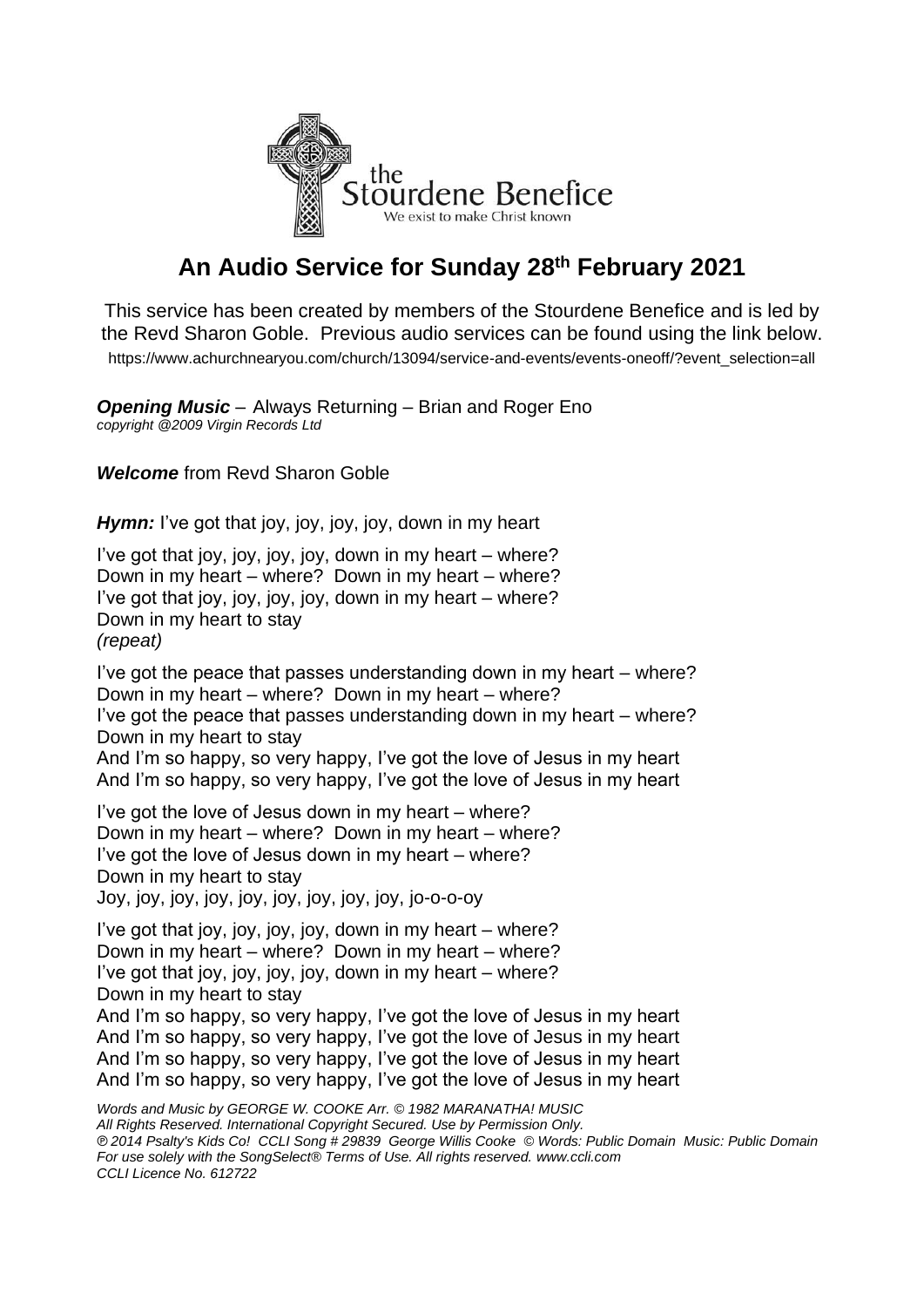### *Bible Reading***:** Genesis 18.1-15, read by Jane Evans

#### *Hymn:* What I know

It's been another day when it seems like faith eludes me Everything's been so confusing Fear got the best of me Now I'm lying here worried about tomorrow Because the weight of everything I don't know is so heavy I can't sleep But the truth remains the same even when I don't know what to pray

But what I know is You my God are real No matter how I feel, You've never let me go And what I know is there will never be a day You aren't just a breath away And through it all I've got to hold to what I know

I could throw my fist in the air demanding answers But in spite of all the questions I'm still giving You my life And if it doesn't turn out like I think it should It doesn't change the fact You're always good Your ways are higher than mine And the truth remains the same even when I don't know what to pray

That what I know is You my God are real No matter how I feel, You've never let me go And what I know is there will never be a day You aren't just a breath away and through it all I've got to hold To love that's never failing To hope that keeps on saying Carry on, carry on

What I know is You my God are real No matter how I feel, You've never let me go And what I know is there will never be a day You aren't just a breath away And through it all I've got to hold to what I know Gonna hold to what I know, what I know, what I know

*CCLI Song # 6463447 Aaron Rice | Michael Farren © 2012 Curb Wordspring Music (Admin. by / Small Stone Media BV, Holland (Admin. in the UK/Eire by Song Solutions www.songsolutions.org)) Farren Love And War Publishing (Admin. by / Small Stone Media BV, Holland (Admin. in the UK/Eire by Song Solutions www.songsolutions.org)) Songs of Essbearre (Admin. by Brentwood-Benson Music Publishing, Inc.) Songs of Third Base (Admin. by Brentwood-Benson Music Publishing, Inc.) Universal Music - Brentwood Benson Tunes (Admin. by Brentwood-Benson Music Publishing, Inc.) For use solely with the SongSelect® Terms of Use. All rights reserved. www.ccli.com CCLI Licence No. 612722 This Compilation ℗ 2014 Inpop Records Tricia (on God's not dead album)*

*Bible Reading***:** Psalm 30, read by Christina Grange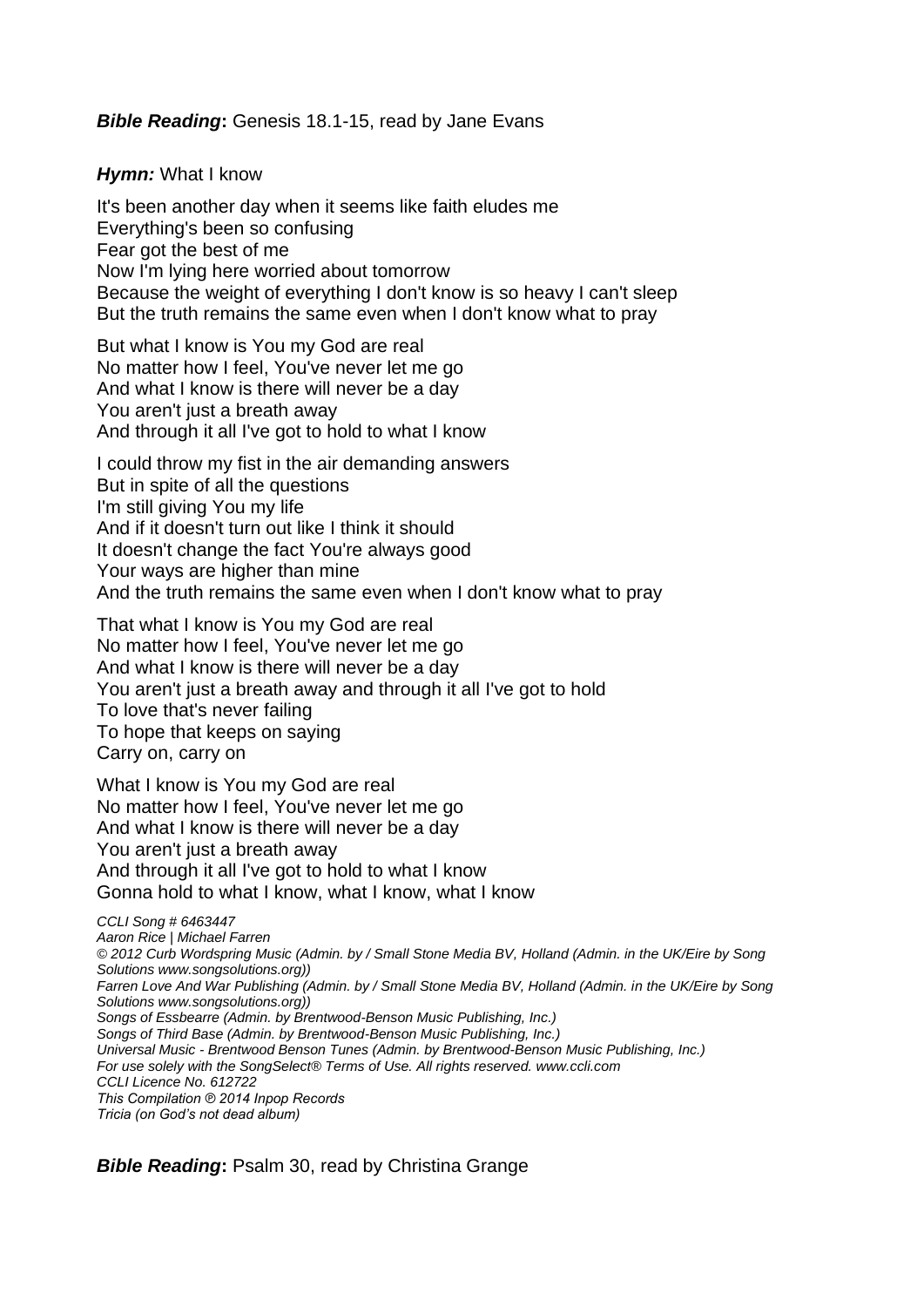# *Prayers of Intercession* led by Maggie Bannister

The response to the words 'Lord in your mercy' is '**Hear our prayer**'.

### *Lord's Prayer*

Our Father in Heaven Hallowed be Your Name Your kingdom come Your will be done On Earth as in Heaven Give us today our daily bread Forgive us our sins as we forgive those who sin against us Lead us not into temptation but deliver us from evil For the kingdom, the power and the glory are yours Now and for ever. Amen.

#### *Chant:* In the Lord I'll be ever thankful

In the Lord I'll be ever thankful In the Lord I'll rejoice. Look to God, do not be afraid. Lift up your voices, the Lord is near; Lift up your voices the Lord is near.

*El Senyor / In the Lord I'll Be Ever Thankful / El Señor es mi fortaleza #5a95bdd25e45f List © 1989 Ateliers et Presses de Taizé Contributors: Jacques Berthier, Taizé Text: Public Domain*

*Bible Reading:* Genesis 21.1-7, read by Stephen Hartley

# *Closing Prayer of Blessing* led by Revd Sharon Goble

*Song:* Promises never fail

You are with me, what can separate us? You are for me, what can stand against us? Your love it won't let go, I know it won't

Darkness, shadows have no power over me Fear is empty, shame has no authority Your love it won't let go, I know it won't

I know your thoughts, Your plans for me are good And I know You hold my future and my hope Your promises never fail, Your promises never fail